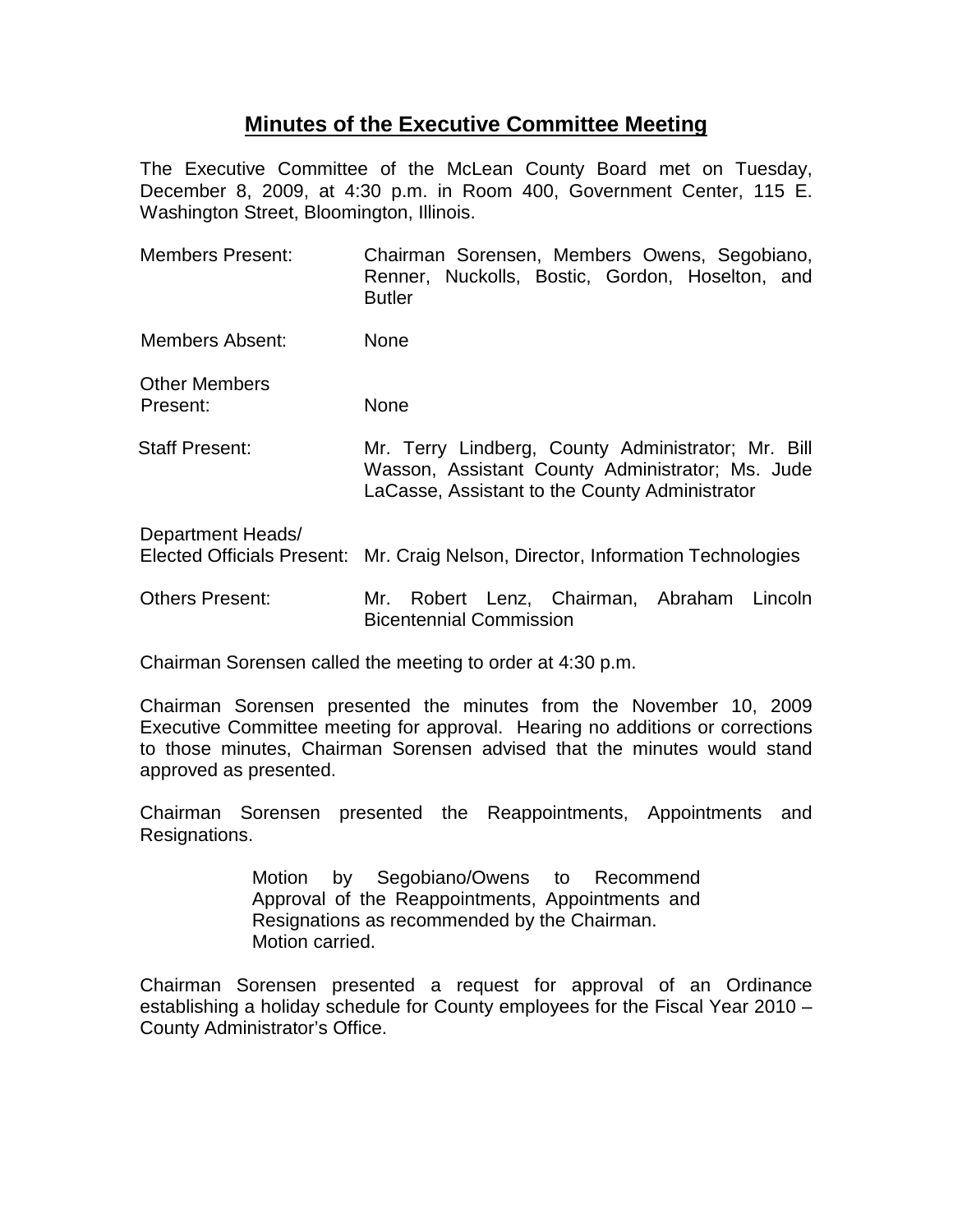Minutes of the Executive Committee December 8, 2009 Page Two

> Motion by Owens/Renner to Recommend Approval of an Ordinance Establishing a Holiday Schedule for County Employees for the Fiscal Year 2010 – County Administrator's Office Motion carried.

Chairman Sorensen presented a request for approval of an Ordinance establishing County Board meeting Dates for Calendar Year 2010 – County Administrator's Office.

Mr. Gordon asked for confirmation that the July Board meeting is scheduled for the third Tuesday of the month, as it is often moved to the fourth Tuesday to accommodate the NACo Meeting. Mr. Lindberg advised that, after checking with NACo attendees, it was determined that the Board Meeting should remain on the third Tuesday of the month. Mr. Gordon asked if the NACo meeting date has been established. Mr. Lindberg replied that he does not know the date yet.

> Motion by Gordon/Owens to Recommend Approval of an Ordinance Establishing County Board Meeting Dates for Calendar Year 2010 – County Administrator's Office. Motion carried.

Chairman Sorensen presented a request for approval of a Resolution authorizing extension of the Abraham Lincoln Bicentennial Commission of McLean County, Illinois – County Administrator's Office.

Chairman Sorensen introduced Mr. Bob Lenz, Chairman of the Abraham Lincoln Bicentennial Commission of McLean County ("Commission").

> Motion by Renner/Bostic to Recommend Approval of a Resolution Authorizing Extension of the Abraham Lincoln Bicentennial Commission of McLean County, Illinois – County Administrator's Office

Mr. Lenz distributed a report on the Summary of Activities of the Commission. He referred to item #6 on the report, namely the status of the three-person (Abraham Lincoln, David Davis and Jesse Fell) bronze, life-size statue paid for by donor money. Mr. Lenz advised that the Commission is raising almost a quarter of a million dollars for the statue. He asked the Committee to encourage their friends to make donations for the statue.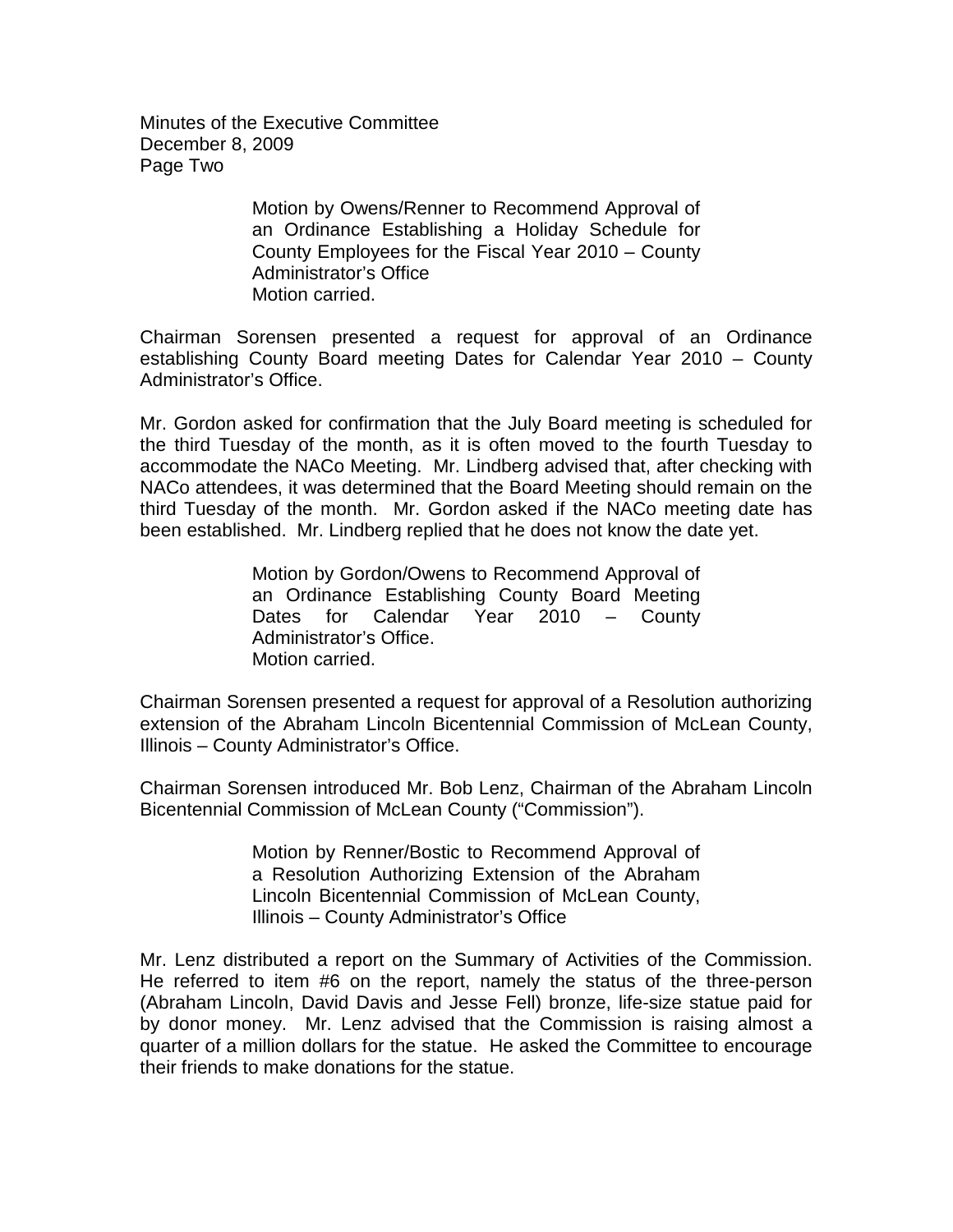Minutes of the Executive Committee December 8, 2009 Page Three

Mr. Lenz indicated that, originally, it was speculated that the Commission would have completed its objectives by December 31, 2009. He advised that the statuary matter has not been completed. Mr. Lenz asked the Committee to authorize the Commission to continue for another year to complete the statuary project. He noted that the Commission does not intend to ask the County, the City of Bloomington or the Town of Normal for any more money. Mr. Lenz added that there is a possibility that a small amount of the funds that were originally contributed may be returned to the government entities. He indicated that the Commission has made good use of the funds provided by the government entities and from grant funds from other sources.

Mr. Lenz extended his appreciation to the County Board for its support and asked that the Committee recommend approval to extend the Commission for another year. He stated that if the project can be completed before the end of the year, he will return to the Committee to provide a complete report, including a full financial report. Mr. Lenz also expressed his appreciation of the work done by Mr. Wasson who acted as the County staff representative for the Commission.

Chairman Sorensen called for a vote on the Motion.

Motion carried.

Chairman Sorensen presented a request for approval of a Resolution of congratulations to the Lexington High School Varsity Football Team – County Administrator's Office.

> Motion by Hoselton/Segobiano to Recommend Approval of a Resolution of Congratulations to the Lexington High School Varsity Football Team – County Administrator's Office. Motion carried.

Mr. Craig Nelson, Director, Information Technologies, presented a request for approval of the Watts Copier Maintenance Agreement – Information Technologies. Mr. Nelson explained that, during the FY'2010 budget development cycle, Information Technologies identified copiers as one area in which the County might reduce expenses. Due to lower paper load on many machines due to digital transmission of images rather than paper printing, most machines weathered the five year replacement cycle better than in years past. Mr. Nelson stated that the decision was made to not replace the machines at the end of the lease payments, but to leave them in place and continue maintenance, which is paid on a per print price.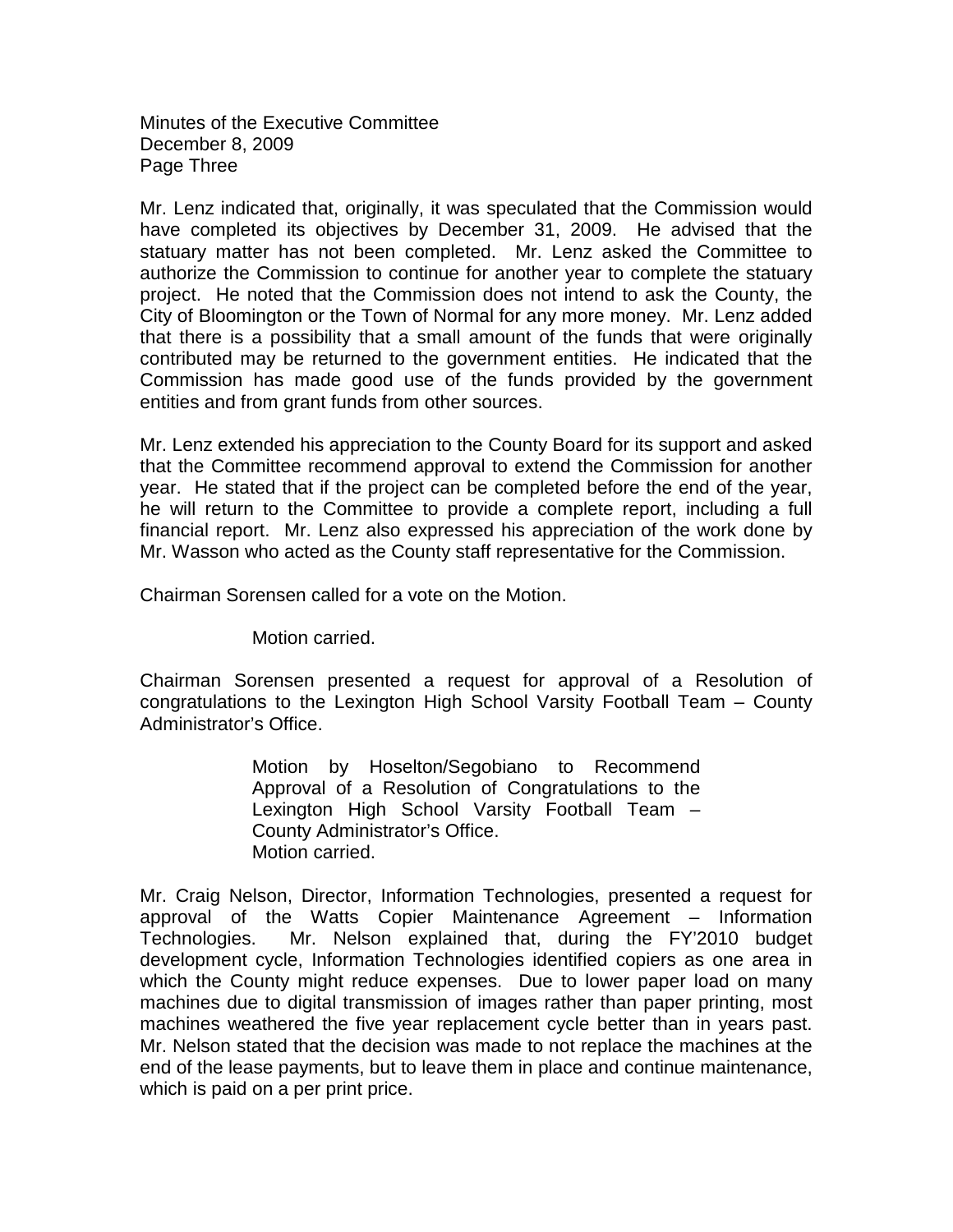Minutes of the Executive Committee December 8, 2009 Page Four

> Motion by Owens/Segobiano to Recommend Approval of the Watts Copier Maintenance Agreement – Information Technologies. Motion carried.

Mr. Nelson presented a request for approval of a New World Systems Standard Maintenance Agreement (SSMA) for Information Technologies.

> Motion by Segobiano/Owens to Recommend Approval of a New World Systems Standard Maintenance Agreement (SSMA) for Information Technologies. Motion carried.

Mr. Nelson reviewed the Information Technologies Status Report for December 15, 2009. He advised the Committee that Information Technologies ("IT") recently received information from Crime Cog, the County's vendor for its Integrated Justice System indicating that they have filed for Chapter 11. Mr. Nelson noted that he immediately notified County Administration and Civil Counsel. He stated that a buyer of Crime Cog is imminent, and the sale will probably conclude prior to the end of the month of December. He noted that there are two incomplete work orders that are near completion. Mr. Nelson indicated that the bankruptcy action will result in those contracts being nullified, making it necessary for the County to negotiate with the new owner to complete those contracts. Mr. Nelson advised that Mr. Yoder is aware of the situation, and Mr. Everhart was notified.

Ms. Bostic asked what happens to the County's E-Justice system if the company disappears. Mr. Nelson replied that nothing will change to the day-to-day business of the system. He added that we are on the cusp of implementing the next version, which has been put on hold. Mr. Nelson indicated that he assumes the new owner will be interested in continuing to do business with the County.

Chairman Sorensen asked if there were any additional questions or comments. Hearing none, he thanked Mr. Nelson.

Mr. Stan Hoselton, Chairman, Transportation Committee, presented a request for approval of an Agreement between the City of Bloomington, the Town of Normal, McLean County, the Bloomington-Normal Water Reclamation District and the Ecology Action Center for Storm Water Education Program Services. Mr. Hoselton indicated that this is a three-year agreement with annual payments of \$10,000 by the City of Bloomington and Town of Normal, and \$2,000 each from the County and the Bloomington-Normal Water Reclamation District. He stated that the agreement goes from February 1, 2010 to January 31, 2013.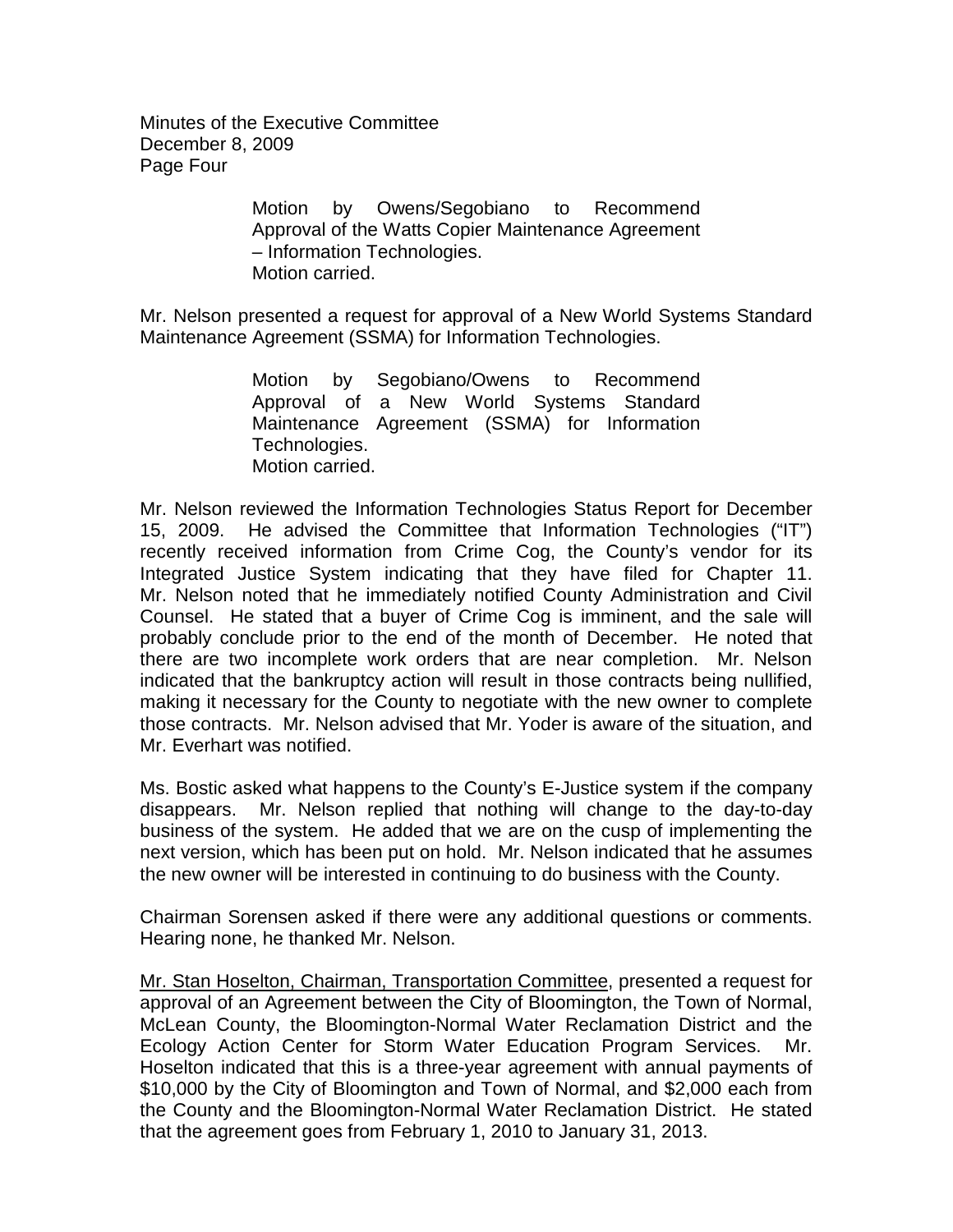Minutes of the Executive Committee December 8, 2009 Page Five

> Motion by Hoselton/Gordon to recommend Approval of an Agreement between the City of Bloomington, the Town of Normal, McLean County, the Bloomington-Normal Water Reclamation District and the Ecology Action Center for Storm Water Education Program Services. Motion carried.

Chairman Sorensen asked if there were any questions or comments. Hearing none, he thanked Mr. Hoselton.

Mr. Ben Owens, Chairman, Chairman, Finance Committee, presented a request for approval to of an Ordinance of the McLean County Board Amending the 2009 Combined Appropriation and Budget Ordinance for Fund 0102 (Dental Services) – Health Department.

> Motion by Owens/Renner to Recommend Approval of an Ordinance of the McLean County Board Amending the 2009 Combined Appropriation and Budget Ordinance for Fund 0102 (Dental Services) – Health Department. Motion carried.

Mr. Owens presented the next two requests together. The first is a request for approval of an Ordinance of the McLean County Board amending the 2009 Combined Appropriation and Budget Ordinance for Fund 0105 (Vision and Hearing) – Health Department. The second is a request for approval of a Resolution Amending the FY'2009 Full-Time Equivalent Ordinance for Fund 0105 (Vision and Hearing) – Health Department.

> Motion by Owens/Gordon to Recommend Approval of an Ordinance of the McLean County Board Amending the 2009 Combined Appropriation and Budget Ordinance for Fund 0105 (Vision and Hearing) – Health Department; and to Recommend Approval of a Resolution Amending the FY'2009 Full-Time Equivalent Ordinance for Fund 0105 (Vision and Hearing) – Health Department. Motion carried.

Mr. Owens presented a request for approval of a Resolution to approve the Fiscal Year 2010 General Compensation Plan for Non-Union Employees – County Administrator's Office.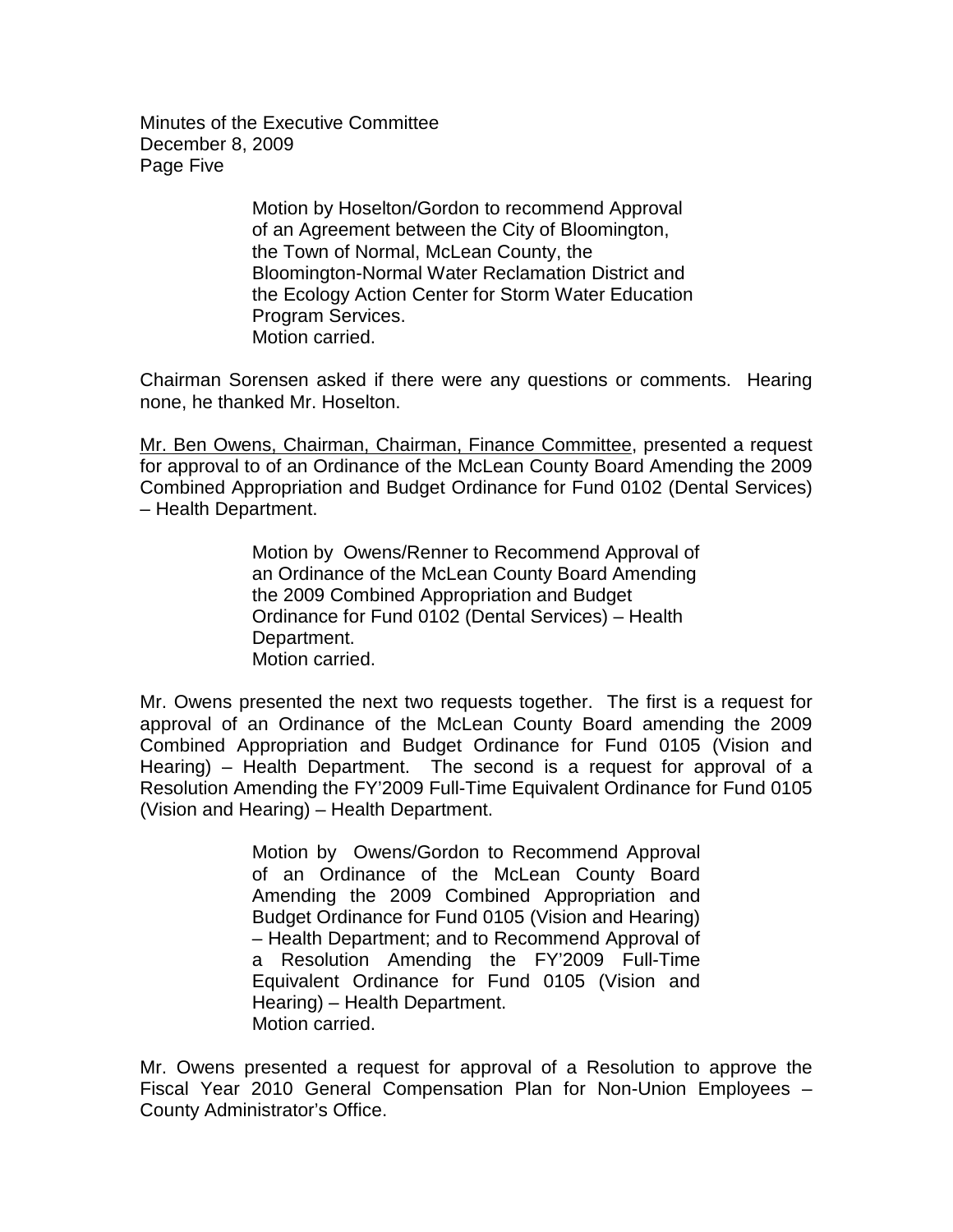Minutes of the Executive Committee December 8, 2009 Page Six

> Motion by Owens/Bostic to Recommend Approval of a Resolution to Approve the Fiscal Year 2010 General Compensation Plan for Non-Union Employees – County Administrator's Office.

Mr. Hoselton stated that he does not believe in merit raises and would rather see the County consider a bonus system. He indicated that the County could afford to give more in a bonus than in a merit raise, as the employee would pick up the cost of the Social Security and IRMF, not the County. Mr. Wasson responded that the County is suspending all merit increases and all across-the-board increases to non-Union employees in Fiscal Year 2010. Mr. Lindberg explained to Mr. Hoselton that the County picks up the cost of Social Security and IMRF whether the employees receive a bonus or a merit raise.

Mr. Segobiano expressed his concerns with the concept of bonus and/or merit raises. He indicted that the tax payers who are "footing the bill" are not getting raises. Mr. Nuckolls agreed with Mr. Segobiano's concerns.

Mr. Owens indicated that the Finance Committee will review the compensation plan next year during the budget review.

Mr. Segobiano stated that the important thing for the County employees to remember is that they have a job.

Chairman Sorensen called for a vote on the motion.

Motion carried.

Mr. Owens presented a request for approval of an Ordinance Amending Chapter 10 of the McLean County Code to Suspend Merit Increases for Non-Union Employees – County Administrator's Office.

> Motion by Owens/Hoselton to Recommend Approval of an Ordinance Amending Chapter 10 of the McLean County Code to Suspend Merit Increases for Non-Union Employees – County Administrator's Office. Motion carried.

Mr. Owens presented a request for approval of Position Classifications and Pay Ranges for Fiscal Year 2010 – County Administrator's Office.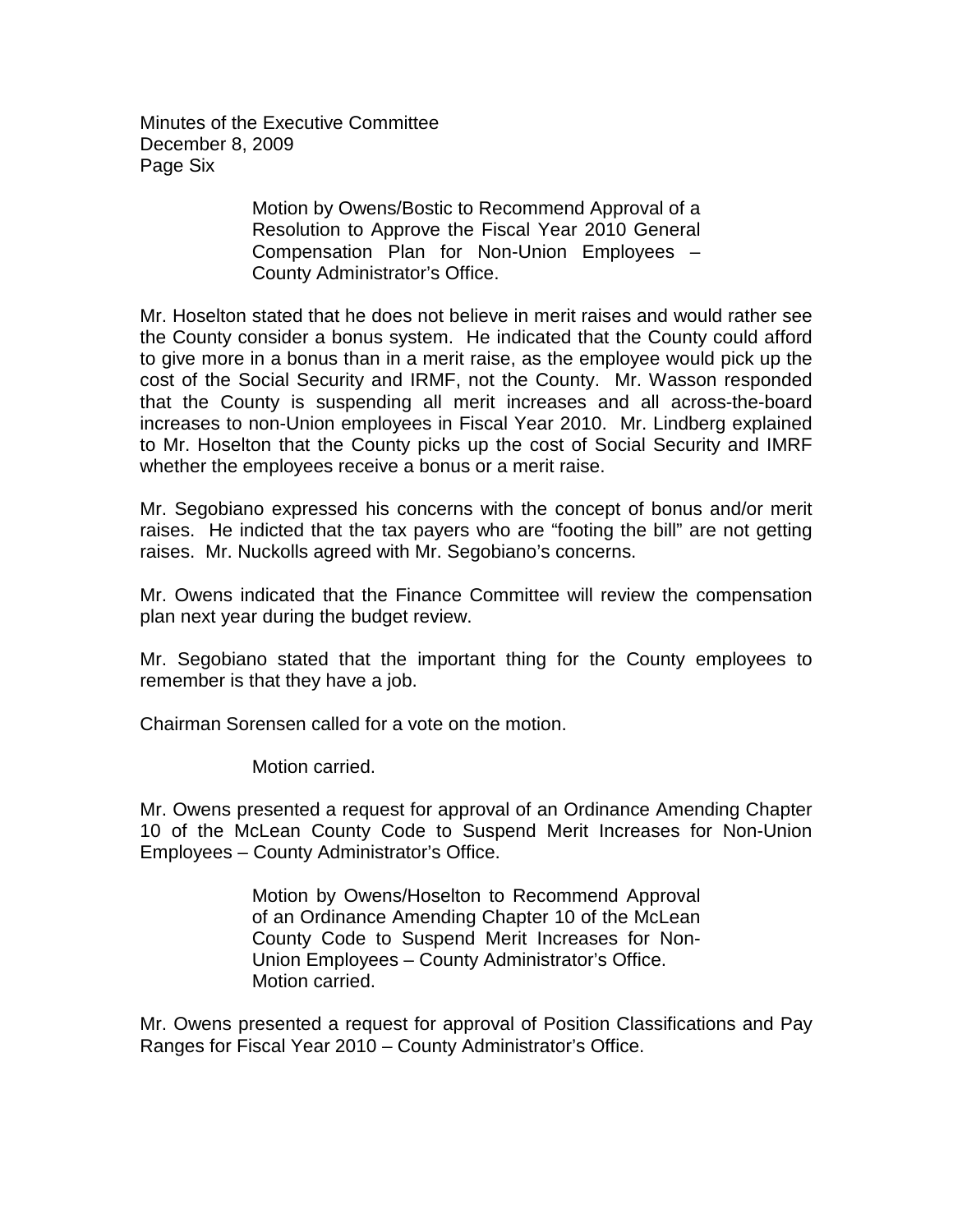Minutes of the Executive Committee December 8, 2009 Page Seven

> Motion by Owens/Gordon to Recommend Approval of Position Classifications and Pay Ranges for Fiscal Year 2010 – County Administrator's Office. Motion carried.

Chairman Sorensen asked if there were any questions or comments. Hearing none, he thanked Mr. Owens.

Mr. Tari Renner, Chairman, Justice Committee, presented a request for approval of an Emergency Appropriation Ordinance Amending the McLean County Fiscal Year 2010 Combined Annual Appropriation and Budget Ordinance, General Fund 0001, Court Services Department 0022 (Redeploy Grant) – Court Services Department.

> Motion by Renner/Owens to Recommend Approval of an Emergency Appropriation Ordinance Amending the McLean County Fiscal Year 2010 Combined Annual Appropriation and Budget Ordinance, General Fund 0001, Court Services Department 0022 (Redeploy Grant) – Court Services Department. Motion carried.

Mr. Renner presented a request for approval of a Contract between the McLean County Board, the McLean County Sheriff and Heartland Community College to provide GED Preparation Courses at the McLean County Detention Facility – Sheriff's Department.

> Motion by Renner/Gordon to approve a Contract between the McLean County Board, the McLean County Sheriff and Heartland Community College to provide GED Preparation Courses at the McLean County Detention Facility – Sheriff's Department. Motion carried.

Mr. Renner advised that there are several yearly contracts that will be presented to the Board.

Mr. Lindberg announced that there will be a Justice Committee stand-up meeting prior to the Board Meeting regarding accepting credit cards through the Circuit Clerk's Office. This is a routine contract with a third-part provider who is able to include VISA as part of its credit card acceptance. Mr. Lindberg stated that this will be a very positive addition to the County's finances in terms of paying fines and fees through the Courts.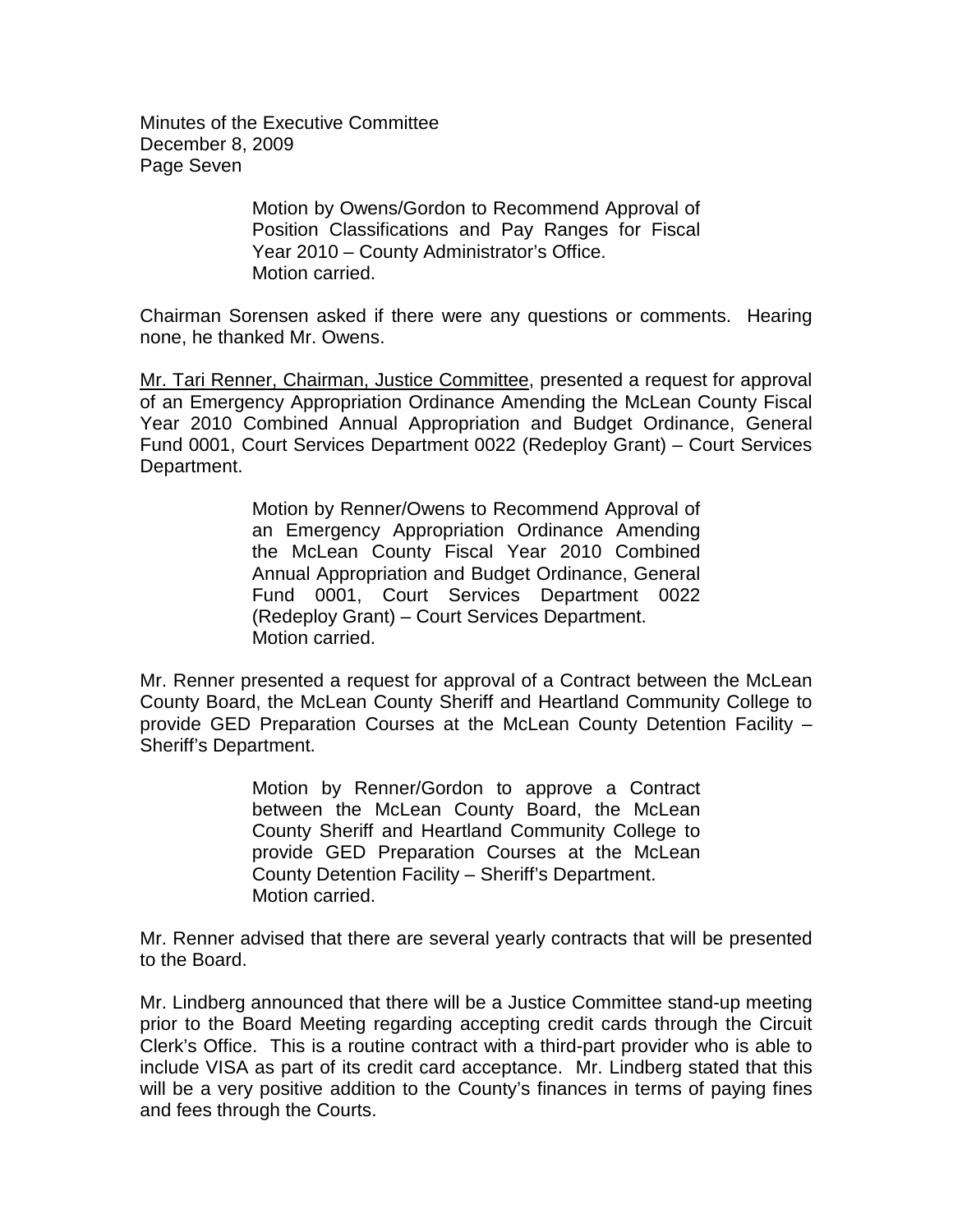Minutes of the Executive Committee December 8, 2009 Page Eight

Chairman Sorensen asked if there were any questions or comments. Hearing none, he thanked Mr. Renner.

Mr. George Gordon, Chairman, Land Use and Development Committee, presented a request for approval of a Resolution of the McLean County Solid Waste Management Technical Committee to fund \$12,500 for Electronics Recycling and Educational Exhibits.

> Motion by Gordon/Bostic to Recommend Approval of a Resolution of the McLean County Solid Waste Management Technical Committee to Fund \$12,500 for Electronics Recycling and Educational Exhibits. Motion carried.

Chairman Sorensen asked if there were any questions or comments. Hearing none, he thanked Mr. Gordon.

Ms. Diane Bostic, Chairman, Property Committee, presented a request for approval of Attachment Number 19 to the Amendment to the Lease and Operation and Maintenance Agreement for the Law and Justice Center – County Administrator's Office.

> Motion by Bostic/Owens to Recommend Approval of Attachment Number 19 to the Amendment to the Lease and Operation and Maintenance Agreement for the Law and Justice Center – County Administrator's Office. Motion carried.

Ms. Bostic presented a request for approval of Lease and Contract Extension Agreement Number 7 extending the Lease of the Courthouse Building and the Contract for Operation and Maintenance all Dated December 3, 2002 – County Administrator's Office.

> Motion by Bostic/Hoselton to Recommend Approval of Lease and Contract Extension Agreement Number 7 Extending the Lease of the Courthouse Building and the Contract for Operation and Maintenance all Dated December 3, 2002 – County Administrator's Office. Motion carried.

Chairman Sorensen asked if there were any questions or comments. Hearing none, he thanked Ms. Bostic.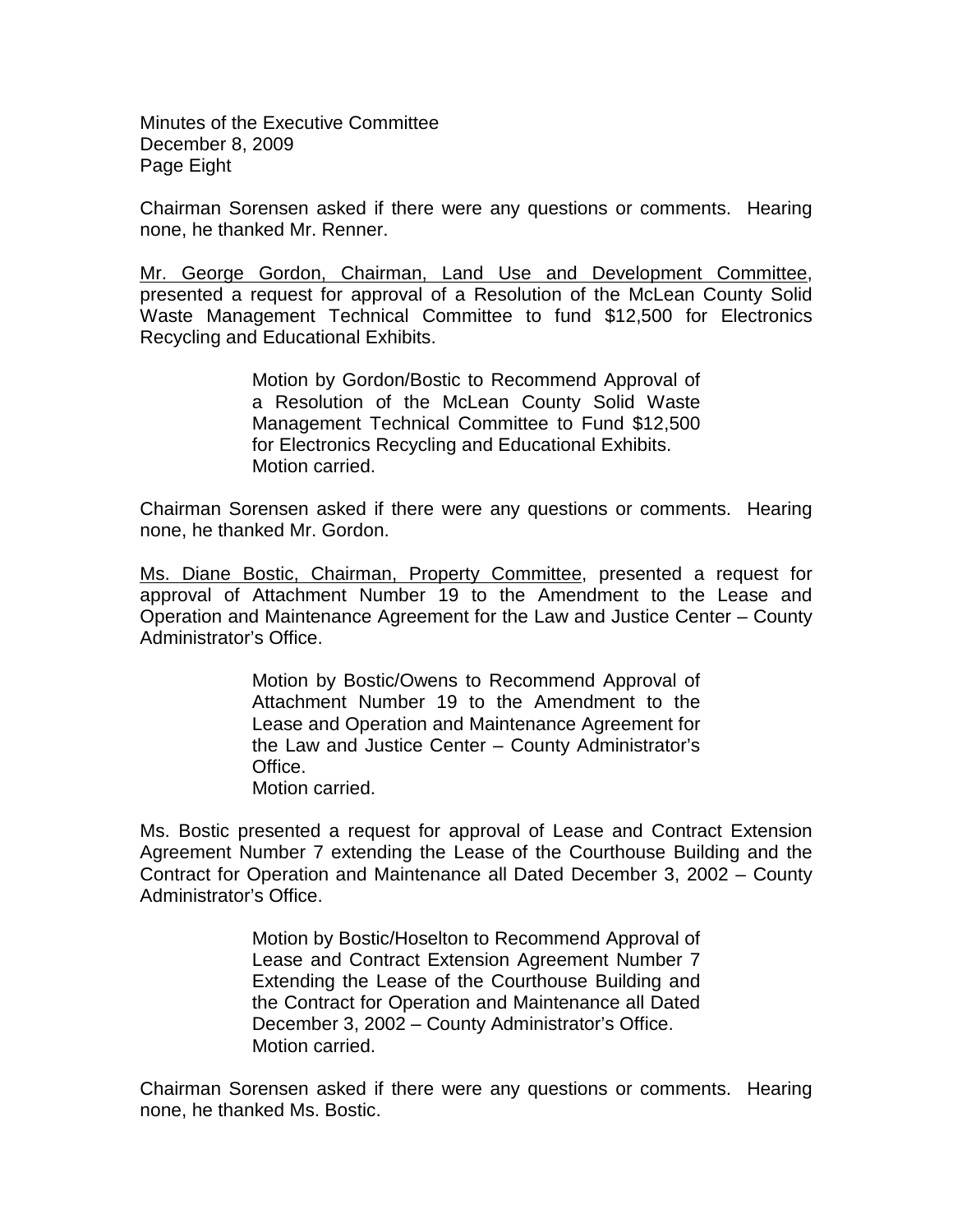Minutes of the Executive Committee December 8, 2009 Page Nine

Mr. Butler asked if Mr. Lindberg has been able to determine whether or not it is possible to charge a small fee to the clients who take advantage of the Health Department Dental program. Mr. Lindberg replied that he has not determined whether it is legal to charge the clients. He explained that the service is paid for through Medicaid funds that come through the State. Mr. Lindberg noted that there may be a requirement that the services have to be provided free of charge. He will apprise the Committee when he makes that determination.

Chairman Sorensen presented the November 30, 2009 bills as recommended and transmitted by the County Auditor for payment. The Fund Total is \$291,869.12 and the Prepaid Total is the same. He added that there are also two Appropriation Transfers within the Information Services Department totaling \$45,000. One transfer is for dollars that were put into the wrong budget account and one was budgeted for software but ended up being a hardware appliance.

> Motion by Bostic/Owens to recommend approval of the Executive Committee bills for November 30, 2009 as presented to the Committee by the County Auditor, and to recommend approval of two Appropriation Transfers totaling \$45,000 within the Information Services Department. Motion carried.